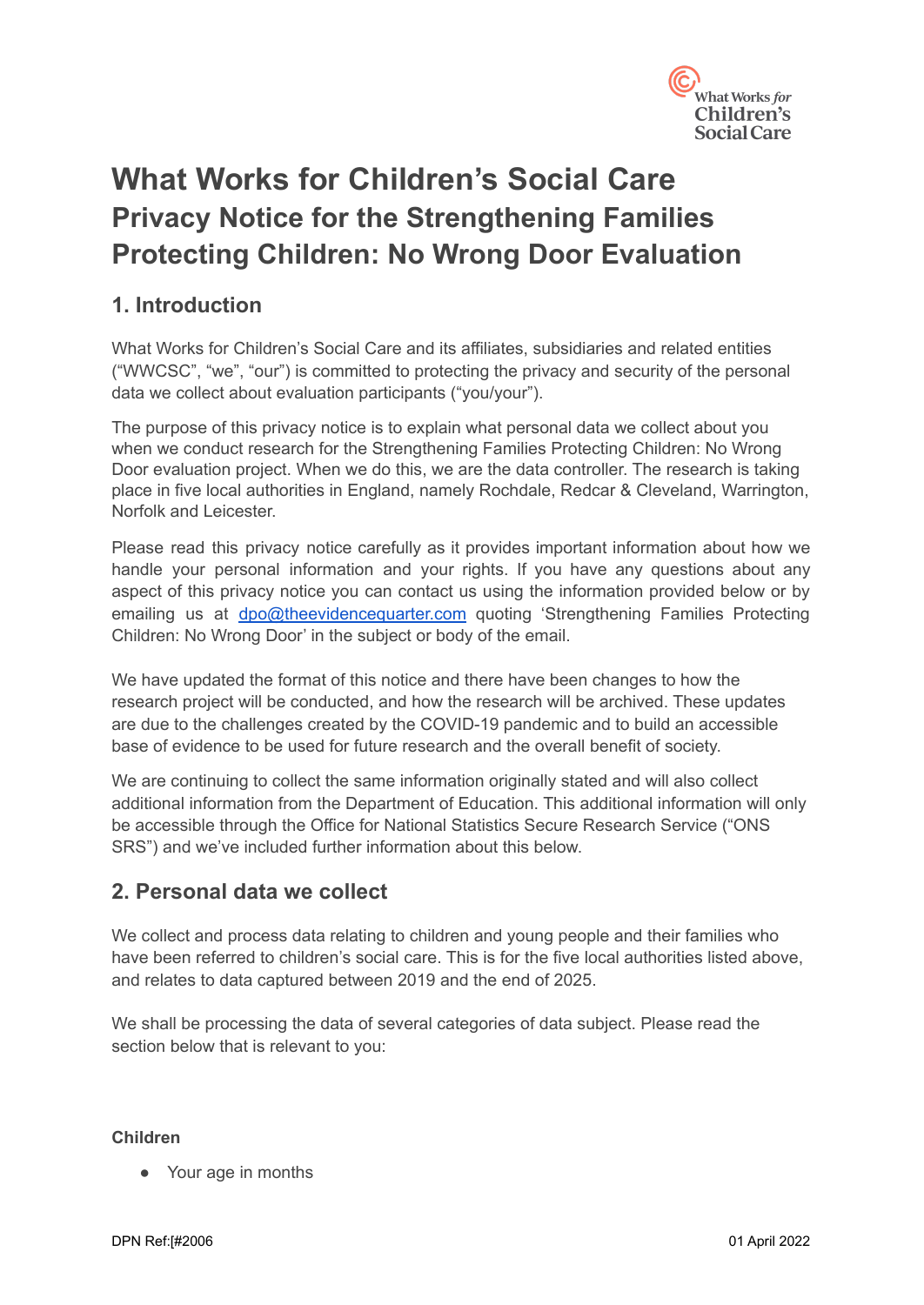

- Your gender
- Your ethnicity
- Whether you have a disability
- Whether or not you are classified as an unaccompanied asylum seeker
- Whether or not you have become looked after
- Codes that local authorities' children's social care services use to track children and young people over time. These codes do not by themselves tell us who the data subjects are. This could be done only with other information we do not possess.
- Information about referrals to children's social care, assessments, Child in Need plans, Child Protection Plans (CPP), duration of a CPP, care proceedings, and details about becoming looked after.
- Education data, including attendance, and eligibility for free school meals and pupil premium.
- We may collect your responses to an interview about your experience working with children's social care, if you choose to take part in one.
- We may undertake an observation of how your social worker works with you, if you agree to this.
- If you agree to take part in an interview with a researcher, we would collect your contact details to be able to make contact with you.

#### **Parent(s) / Legal Guardian(s) / Related Professionals**

- Information about you within local authority information about referrals to children's social care, assessments, Child in Need plans, Child Protection Plans, care proceedings, and details about a child becoming looked after.
- We may collect your responses to an interview about your experience working with children's social care, if you choose to take part in one.
- We may undertake an observation of how your social worker works with you, if you agree to this.
- If you agree to take part in an interview with a researcher, we would collect your contact details to be able to make contact with you.
- We may collect your responses to an interview or focus group about your experience working in children's safeguarding and using the No Wrong Door model.
- We may undertake an observation of your practice, if you agree to this.
- We will collect your responses to an online survey about our practice, if you choose to respond to it.

#### **3. How we collect information about you**

- From your Local Authority.
- From the UK Department of Education made accessible with limited access within the ONS SRS.
- Directly by WWCSC through interviews, focus groups or observations where you have agreed to these.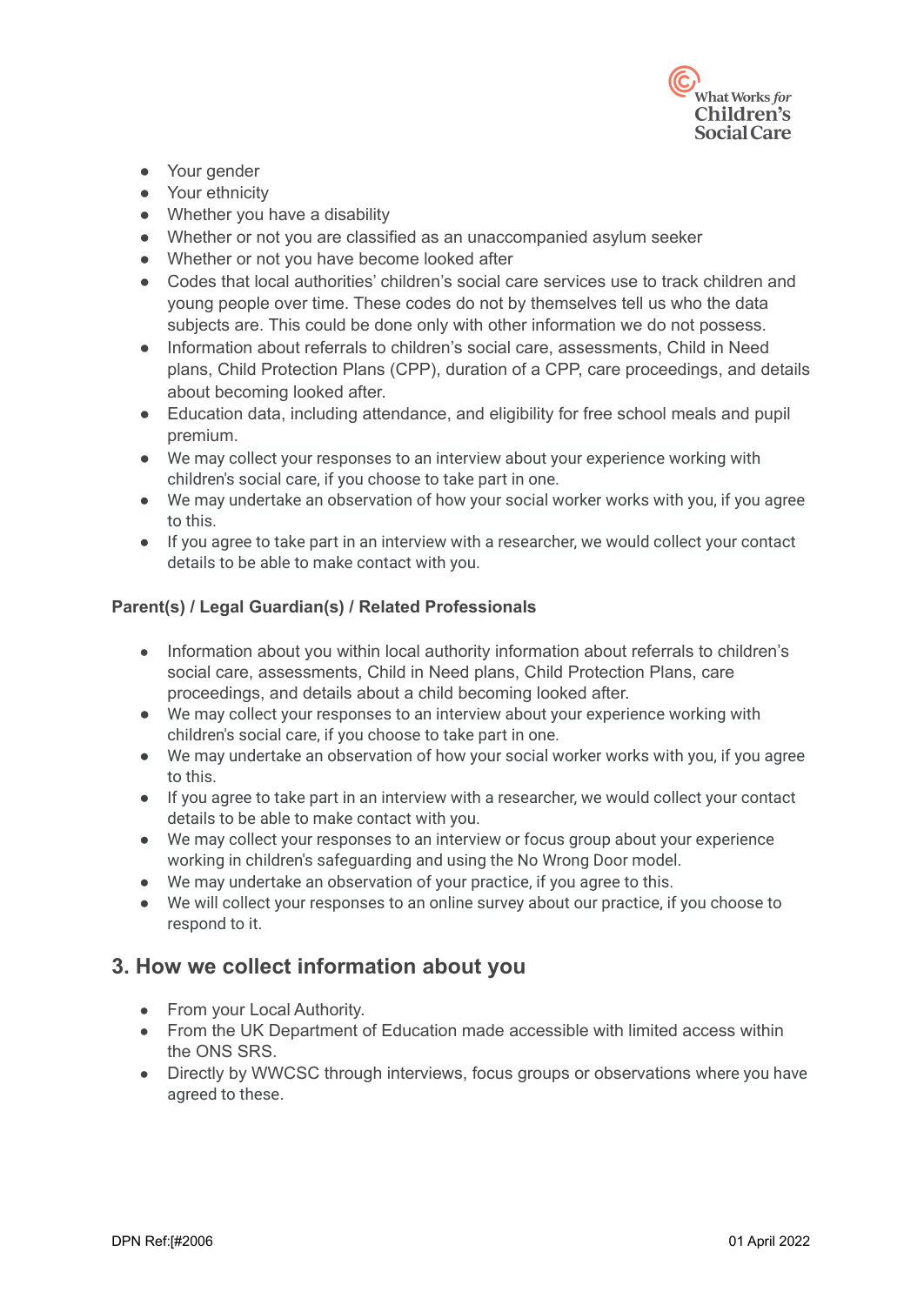

# **4. Purposes for which we use personal data and the legal basis**

When conducting the research study, we may use your personal data for the following purposes and on the following lawful bases. The table below is relevant to all data subjects involved in the research study:

| <b>4.1 Purpose</b>                                                           | <b>4.2 Lawful Basis for Processing</b>            |
|------------------------------------------------------------------------------|---------------------------------------------------|
| To improve the evidence base in                                              | The lawful basis we shall be relying on is the    |
| children's social care and to conduct                                        | legitimate interest of the Data Controller. Where |
| research in this area, which will benefit                                    | we rely on our legitimate interests, we will      |
| children and young people, local                                             | always make sure that we balance these            |
| authorities - in particular senior leaders                                   | interests against your rights.                    |
| who make decisions about practice                                            |                                                   |
| models - as well as the Department for                                       |                                                   |
| Education in future funding decisions.                                       |                                                   |
| We use the information to understand<br>what the impact of the No Wrong Door |                                                   |
| model of social work practice affects                                        |                                                   |
| children and young people, and their                                         |                                                   |
| families, and add to the evidence base                                       |                                                   |
| around whether No Wrong Door "works"                                         |                                                   |
| and assist local authorities in                                              |                                                   |
| understanding whether they should<br>invest in it.                           |                                                   |
| The data we process includes special                                         | We are processing this data on the condition      |
| category data, specifically the ethnicity                                    | that it is necessary for archiving, scientific,   |
| of the children and young people, and                                        | historical research or statistical purposes.      |
| their disability status. This is because                                     |                                                   |
| processing this special category data                                        |                                                   |
| will help ensure our research is as                                          |                                                   |
| accurate and informative as possible.                                        |                                                   |
| For administrative data to be                                                | Archiving is for societal benefit and therefore   |
| pseudonymised so data can be put into                                        | processing is necessary for the performance of    |
| an archive database for it to inform                                         | a task carried out in the public interest, also   |
| further research and secondary studies                                       | known as "public task" under UK GDPR Article      |
| for the betterment of society. (At this                                      | $6.1(e)$ .                                        |
| point the data could no longer be                                            |                                                   |
| deleted.)                                                                    |                                                   |
| NOTE: Interview data will not be put                                         |                                                   |
| into an archive.                                                             |                                                   |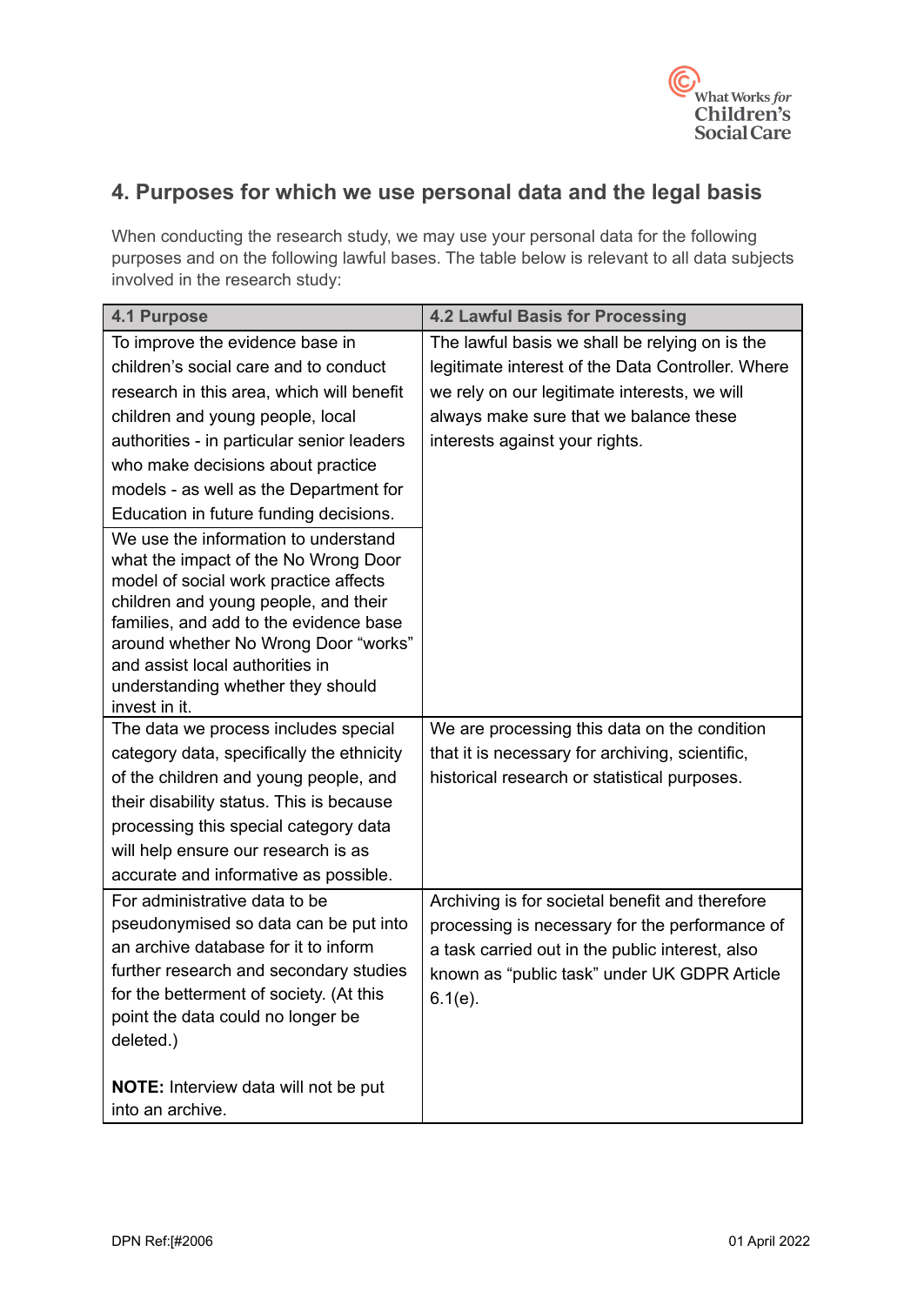

# **5. Sharing your data**

Your personal data will never be transferred outside the UK.

Any data shared with the below categories of recipients is the minimum necessary for the task they have been instructed to carry out on our behalf or in conjunction with us. Each category of recipient is subject to pre-approved review to ensure comparative technical and organisational measure for keeping the data secure:

- Archive provider.
- Transcription service.
- Storage and communications service providers.

The pseudonymised research data will be fully anonymised and then transferred to our secure data archive. This archive is hosted and stored by the Office of National Statistics ("ONS") 'Secure Research Service' on our behalf, we are the data controller and access to any data stored within the archive is controlled by the ONS and WWCSC only. The duration of retention is indefinite. Further information on how the ONS SRS keep data secure can be found by following this [link.](https://www.ons.gov.uk/aboutus/whatwedo/statistics/requestingstatistics/approvedresearcherscheme#:~:text=The%20Office%20for%20National%20Statistics,projects%20for%20the%20public%20good.&text=The%20framework%20is%20a%20set,secure%20labs%2C%20including%20the%20ONS.)

There may be scenarios where we are subject to a legal obligation to disclose or share your personal data, such as with law enforcement agencies, regulatory bodies or public authorities in order to prevent or detect crime. We will only ever disclose your personal data to these third parties to the extent we are required to do so by law.

We may also share your personal data if we choose to sell, transfer, or merge parts of our business and/or group, or our assets in the future. Or we may seek to acquire other businesses or merge with them. During any such process, we may share your data with other parties. We will only do this if they agree to keep your data safe and private. If a change to our group happens, then other parties may use your data in the same way as set out in this notice.

#### **6. How long we keep your data**

We keep all of the data for five years after our final reporting is complete, as this allows for any quality checks or additional sensitivity analysis. We anticipate final reporting to take place in 2026, so will delete all of the data in 2031. The data will then be securely deleted from these hard-drives.

Any data shared with a transcription service will be deleted by the provider after 7 days of successful completion of any transcription.

Data accessed within the ONS SRS will have a licence end date specified in the application form until which data access is granted. Archived data, which will include anonymised data collected from data subjects, Local Authorities and the Department for Education, within the ONS SRS shall remain in an anonymised form within the archive for an indefinite period of time.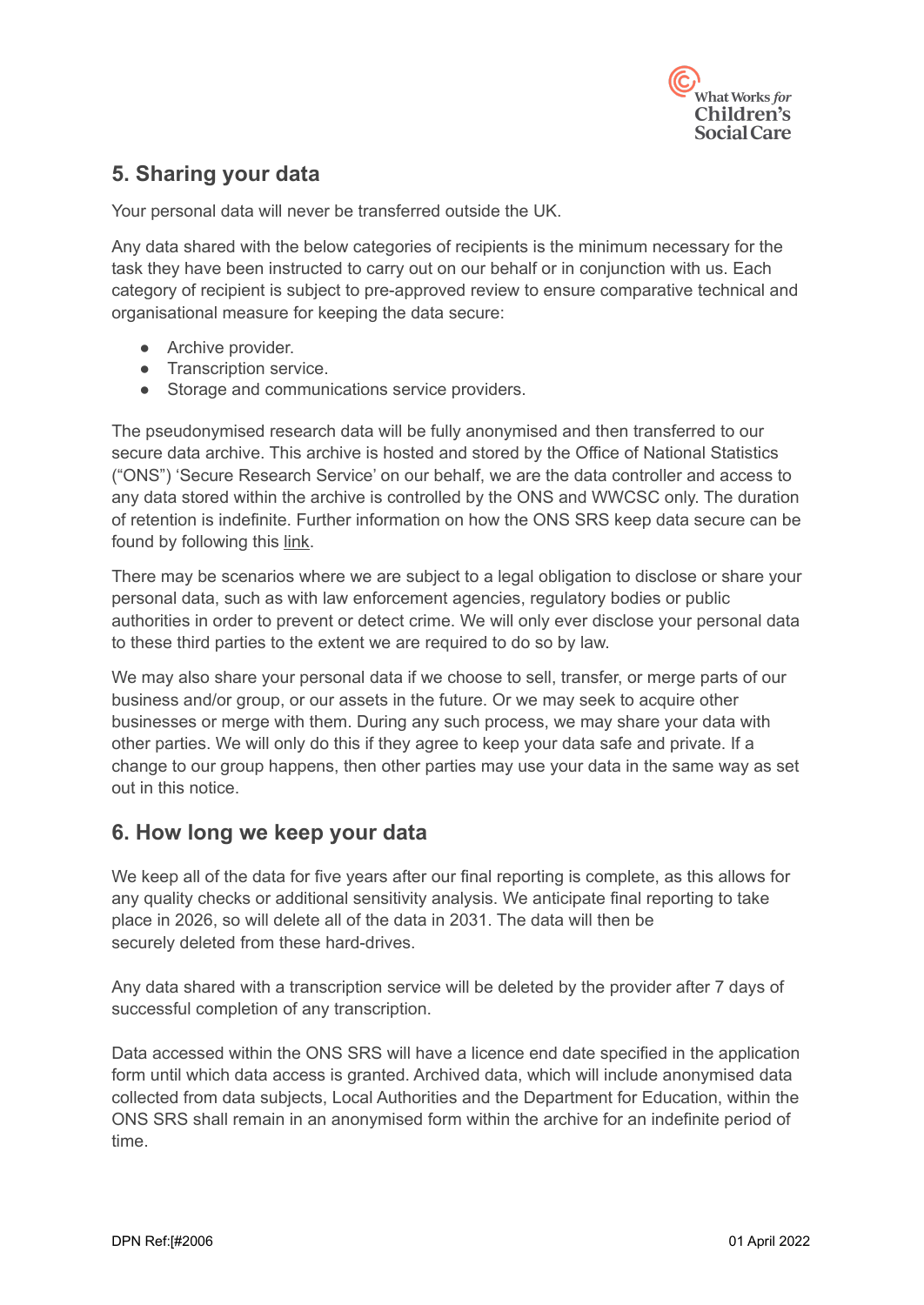

### **7. How we protect your data**

We implement appropriate technical and organisational measures to protect data that we process from unauthorised disclosure, use, alteration or destruction. Data protection assessments are conducted for each research project and all recipients of data used within any research data.

All processing activities carried out to conduct this analysis will abide by the Data Protection Act 2018 and we have conducted a full data protection impact assessment (DPIA).

Your information is securely stored on a dedicated drive, and access is controlled by WWCSC's secure access policy for the duration of the research study period.

Additional data we obtain from the DfE will not be stored on WWCSC systems but on the ONS systems, which are highly secure and controlled by the ONS. Access will only be granted to research team members being part of the wider project team, and who are ONS accredited, and have undergone training and assessment. When access is granted to the ONS accredited researcher the data requested will be transferred to a secure "research instance" within the SRS.

This "research instance" of the SRS is the location the data will be housed and used for the duration of the evaluation. Once the project evaluation has completed the evaluator will request for the data to be moved from the "research instance" in the SRS to the WWCSC data "archive instance" which is also housed in the SRS.

Data archived within the WWCSC instance of the Office for National Statistics Secure Research Service ("ONS SRS") for the purposes of secondary research on the data within this evaluation shall be non-identifiable data and governed under the UK Digital Economy Act 2017 and the UK Statistics and Registration Service Act 2007.

We will always keep these under review to make sure that the measures we have implemented remain appropriate.

Any personal data is not subject to any automated decision-making.

# **8. Your rights and options**

You have the following rights in respect of your personal data. Where we are unable to identify you within the data we hold about you we shall pass your request on to the respective relevant data controllers for your data.

- You have the right of access to your personal data and can request copies of it and information about our processing of it.
- If the personal data we hold about you is incorrect or incomplete, you can ask us to rectify or add to it.
- Where we are using your personal data with your consent, you can withdraw your consent at any time.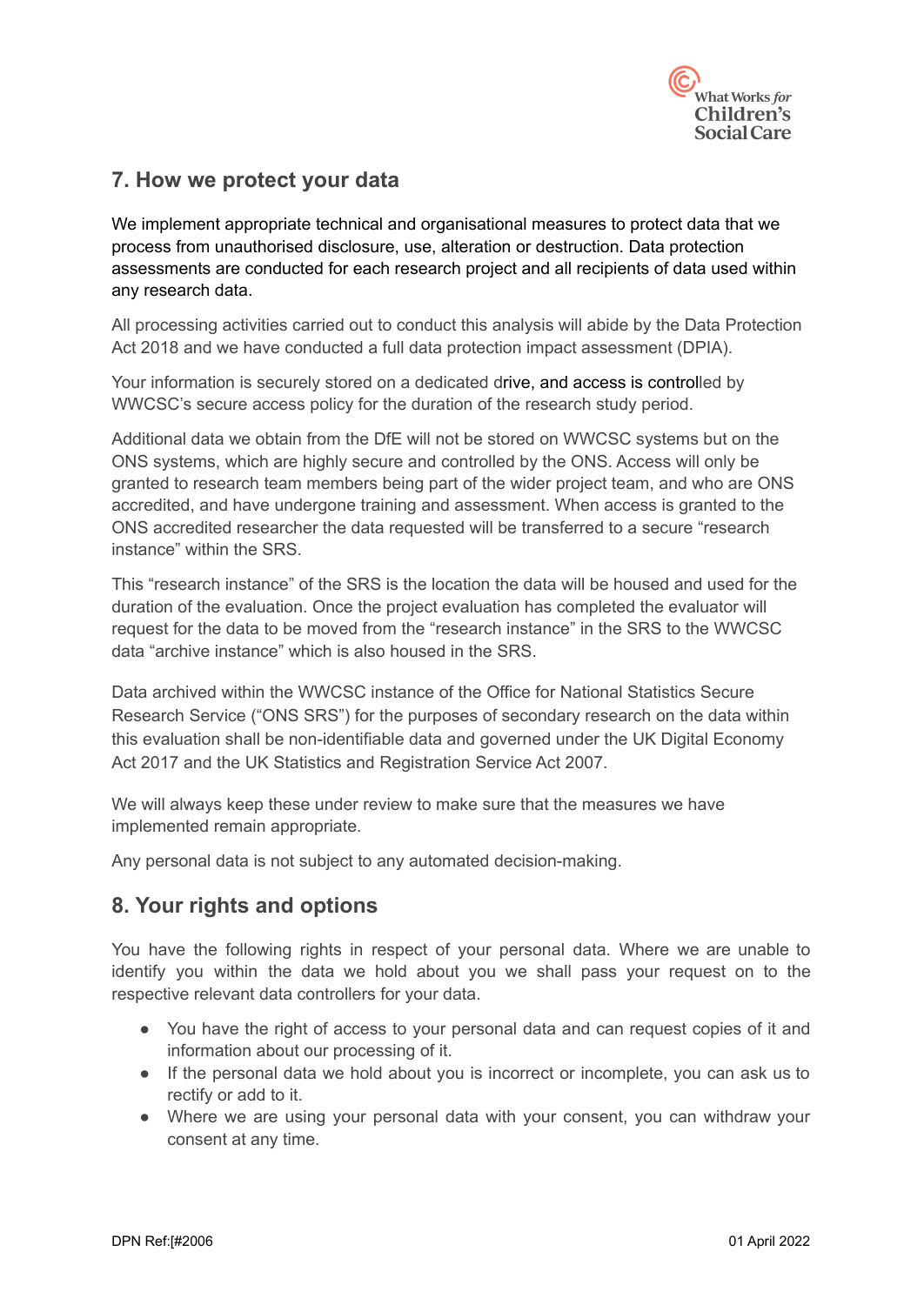

- Where we are using your personal information because it is in our legitimate interests to do so, you can object to us using it this way.
- Where we are using your personal data for direct marketing, including profiling for direct marketing purposes, you can object to us doing so.
- You can ask us to restrict the use of your personal data if:
	- o It is not accurate,
	- $\circ$  It has been used unlawfully but you do not want us to delete it,
	- o We do not need it any-more, but you want us to keep it for use in legal claims, or
	- $\circ$  if you have already asked us to stop using your data but you are waiting to receive confirmation from us as to whether we can comply with your request.
- In some circumstances you can compel us to erase your personal data and request a machine-readable copy of your personal data to transfer to another service provider.
- You have the right not to be subject to a decision based solely on automated processing (including profiling) that produces legal effects concerning you or similarly significantly affects you.

You will not have to pay a fee to access your personal data (or to exercise any of the other rights). However, we may charge a reasonable fee if your request for access is clearly unfounded or excessive. Alternatively, we may refuse to comply with the request in such circumstances.

If you wish to exercise your rights, please contact us at [dpo@whatworks-csc.org.uk.](mailto:dpo@whatworks-csc.org.uk)

# **9. How to Complain**

You can also lodge a complaint with the Information Commissioner's Office. They can be contacted using the information provided at:

Information Commissioner's Office Wycliffe House Water Lane Wilmslow **Cheshire** SK9 5AF

Helpline number: 0303 123 1113 ICO website: <https://ico.org.uk/concerns/>.

#### **10. Contact us**

If you have any questions, or wish to exercise any of your rights, then you can contact:

Project: Strengthening Families, Protecting Children: No Wrong Door Organisation: What Works for Children's Social Care Address: The Evidence Quarter, Albany House, Westminster, SW1H 9EA

Alternatively, you can email us at [dpo@whatworks-csc.org.uk](mailto:dpo@whatworks-csc.org.uk)